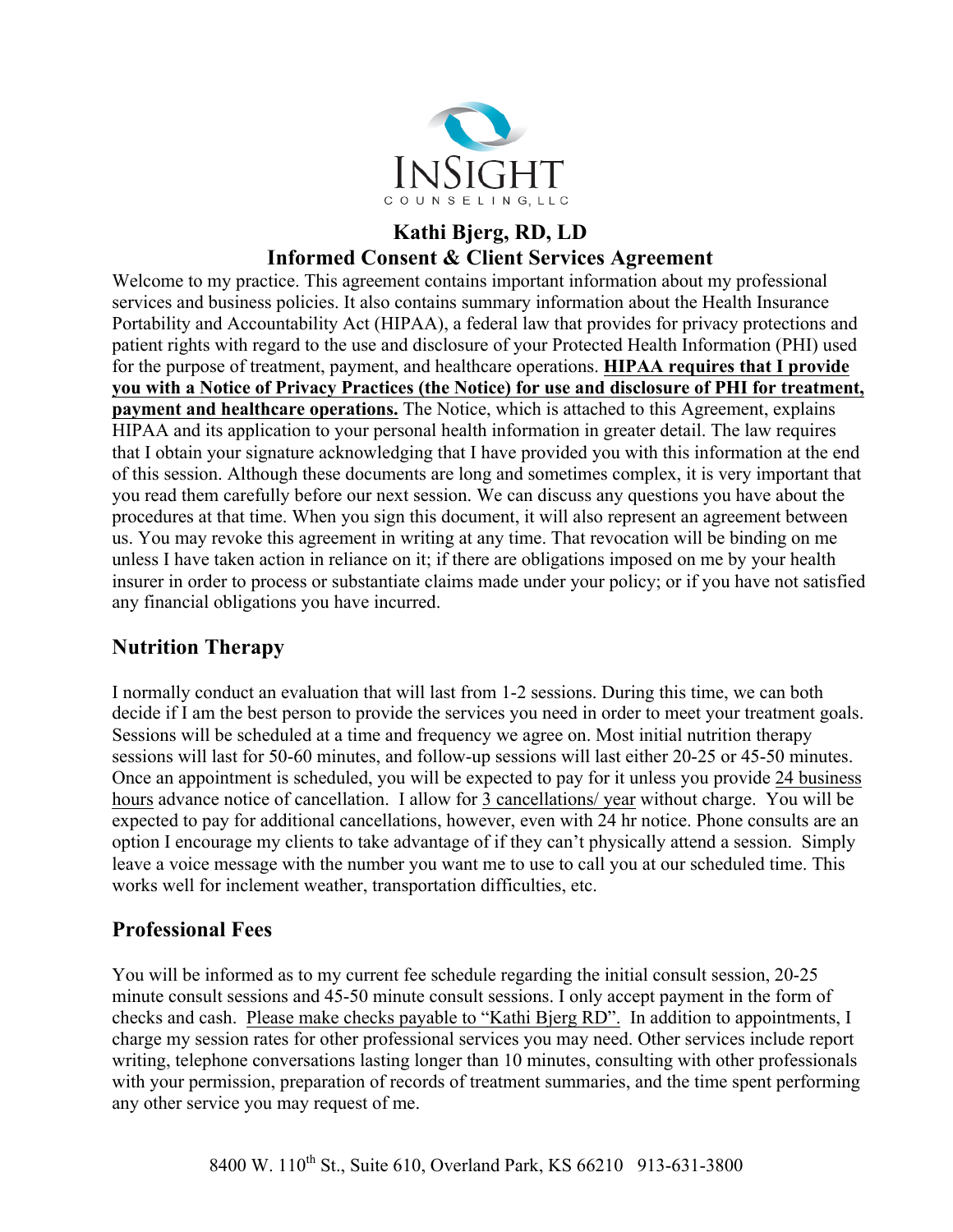

## **Contacting Me**

Due to my work schedule, I am often not immediately available by telephone. When I am unavailable, my telephone is answered by my confidential voice mail. I will make every effort to return your call on the same day you make it, with the exception of weekends and holidays. If you are difficult to reach, please inform me of some times when you will be available. If you have an emergency and you are unable to reach me and feel that you can't wait for me to return your call, contact your physician, therapist, or the nearest emergency room. You may also call 911.

#### **Billing and Payments**

You will be expected to pay for each session at the time it is held, unless we agree otherwise. Payment schedules for other professional services will be agreed to when they are requested. If your account has not been paid for more than 60 days and arrangements for payment have not been agreed upon, I have the option of using legal means to secure the payment. This may involve hiring a collection agency or going through small claims court which will require me to disclose otherwise confidential information. In most collection situations, the only information I release regarding a patient's treatment is his/her name, the nature of the services provided, and the amount due. If such legal action is necessary, the cost incurred will be included in the claim.

#### **Insurance Reimbursement**

Often, nutrition therapy is not a covered benefit under many insurance policies. For this reason, I do not file insurance claims for my clients. If you choose to file a claim for nutrition services, you may submit the receipt I provide to your insurance company. If additional information is needed, the insurance company will contact me directly and I will do my best to provide them with the necessary information. You should be aware that if you choose to file a claim with your insurance company, I am required to provide it with information relevant to the services that I provide to you. I am required to provide a clinical diagnosis. Sometimes I am required to provide additional clinical information such as treatment plans or summaries, or copies of your entire Clinical Record. In such situations, I will make every effort to release only the minimum information about you that is necessary for the purpose requested. This information will become part of the insurance company files and will probably be stored in a computer. Though all insurance companies claim to keep such information confidential, I have no control over what they do with it once it is in their hands. In some cases, they may share the information with a national medical information databank. I will provide you with a copy of any report I submit, if you request it. By signing this Agreement, you agree that I can provide requested information to your carrier. It is important to remember that you do not have to submit nutrition therapy charges to your insurance company for reimbursement, thereby avoiding the problems described above.